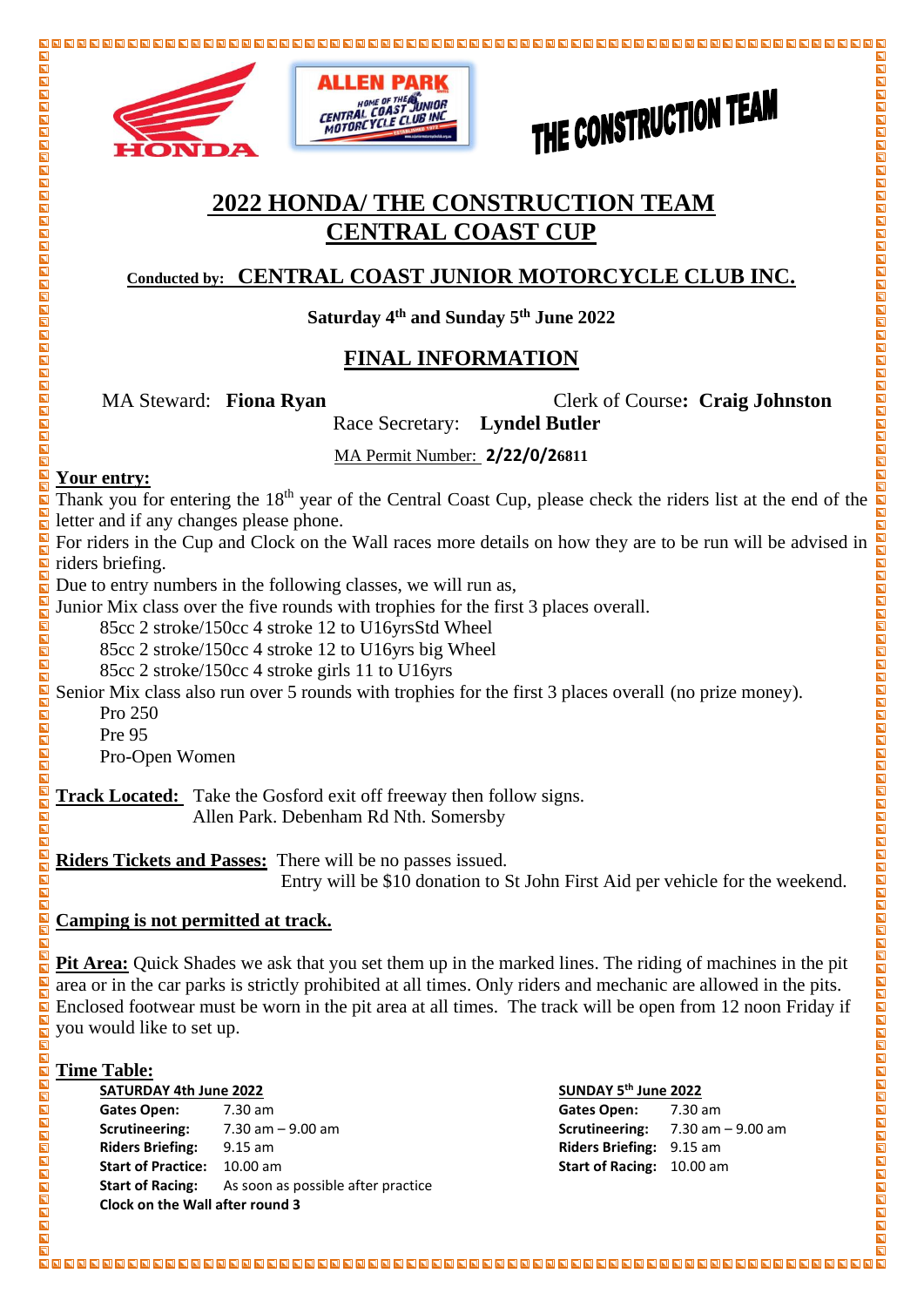**Sign on:** All riders or Parent/Guardian must present themselves at sign on with your **hard or virtual MA Licence which will be scanned for checking.**

**Starts:** Start Tapes will be used for this meeting. Touching tapes on green will result in exclusion from that race.

**Start Line:** All parents/persons are **excluded** from the start line apart from the **4 – U7yrs Div 1 class**

**All injuries:** Must be reported to Clerk of the Course.

**Score Tower:** Is strictly **"OFF LIMITS"** to all persons including parents, riders and mechanics. **Exceptions**: officials of the meeting.

**Points in finals:** Points gained in the heats DO NOT carry forward to the Final. Note: for class with more than 12 riders will be run over 5 rounds and a final.

**Noise Testing**: Riders are reminded that it is the rider's responsibility to ensure that their bike complies with the GCR's. The noise level for this event is 98Dba. It is suggested/ recommended that all riders with aftermarket pipes.

**BRING THEIR STANDARD PIPE.** If your pipe is a couple of years old bring some packing.

**Down Pipes:** As per the supp regs.

 $\overline{\mathbf{N}}$  $\blacksquare$ 

 $\overline{\mathbf{N}}$ 同

同 同

 $\blacksquare$ 

 $\blacksquare$ 

 $\overline{\blacksquare}$  $\overline{\blacksquare}$  $\blacksquare$ 

ODD 同 同  $\overline{\blacksquare}$  $\bar{\mathbf{h}}$  $\overline{\blacksquare}$  $\overline{\blacksquare}$ 

 $\overline{\blacksquare}$ 同  $\blacksquare$  $\overline{\mathbf{N}}$  $\overline{\mathbf{N}}$  $\overline{\mathbf{N}}$ 

 $\blacksquare$  $\overline{\mathbf{N}}$  $\overline{\phantom{a}}$ 

 $\overline{\mathbf{N}}$  $\overline{\mathbf{N}}$ 同  $\blacksquare$  $\overline{\blacksquare}$  $\overline{\mathbf{N}}$ 

 $\blacksquare$  $\overline{\mathbf{N}}$  $\overline{\mathbf{E}}$  $\overline{\blacksquare}$ 

同

同

 $\overline{\blacksquare}$ 

**Presentation:** Will be conducted at the conclusion of competition, after results are final.

**Photos available**. David Lamont will be photographing Saturday morning and all-day Sunday so call or text 0411 464 913 if you want photos taken.

## **Race Secretary: Lyndel Butler 0411 194 315 or David Smith 0412 506 503**

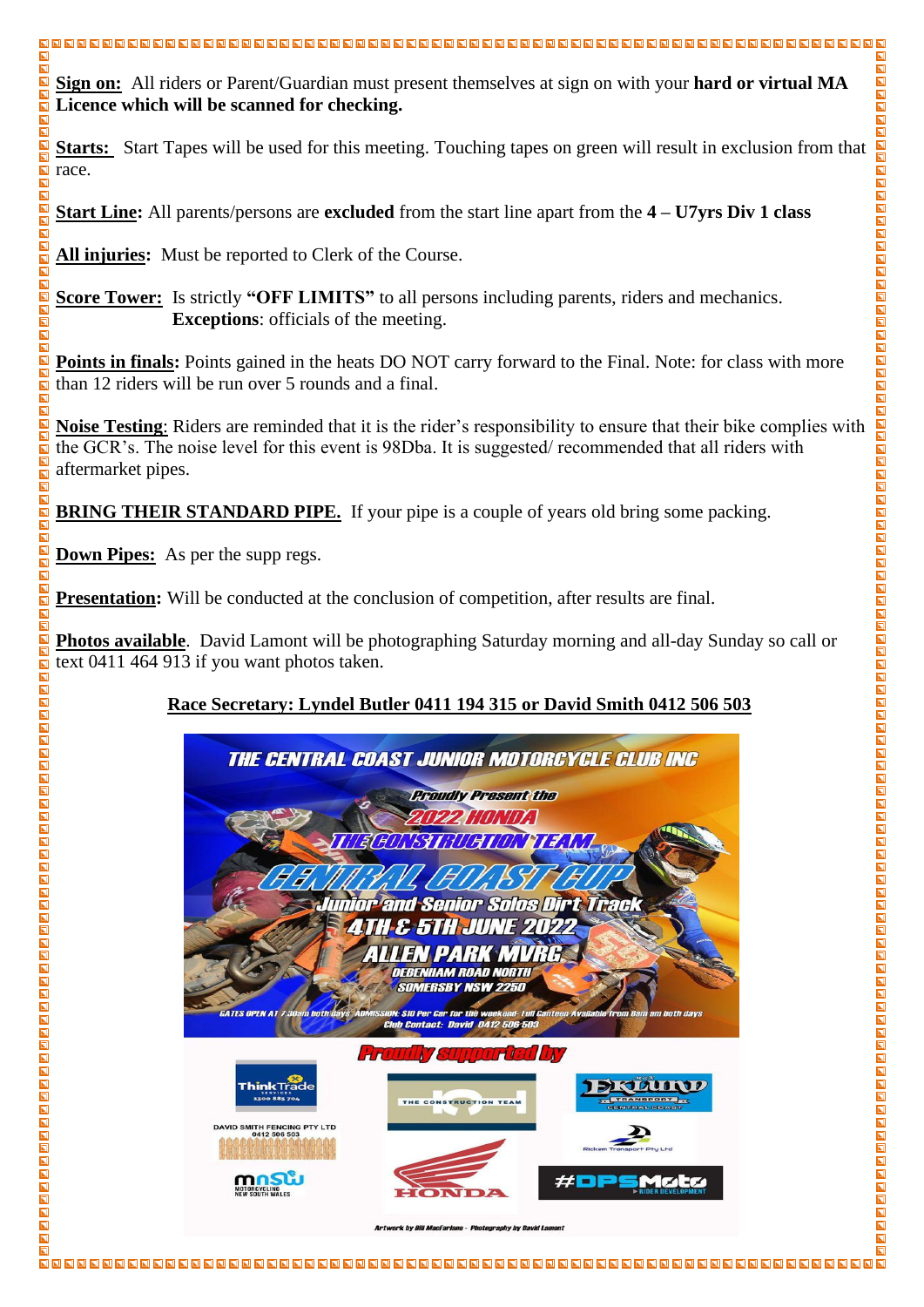# **LIST OF RIDERS**

| 100CC/150CC 2 Stk 13 TO U16YRS   | 7            | James          | Wood              |
|----------------------------------|--------------|----------------|-------------------|
|                                  | 122          | Cody           | Lewis             |
|                                  | 521          | Jhett          | Calderwood        |
|                                  |              |                |                   |
| 200CC/250CC 4 STROKE13 TO U16YRS | 7            | James          | Wood              |
|                                  | 19           | Cody           | Wilby             |
|                                  | 27           | Jayden         | Holder            |
|                                  | 41           | Tristan        | Ayres             |
|                                  | 105          | Cameron        | Dunker            |
|                                  | 107          | Alexander      | Adamson           |
|                                  | 122          | Cody           | Lewis             |
|                                  | 296          | Thoren         | Openshaw          |
|                                  | 334          | Katarna        | Robinson          |
|                                  | 521          | Jhett          | Calderwood        |
|                                  | 555          | Lachlan        | Russell           |
|                                  | M09          | Mylie          | Robinson          |
|                                  |              |                |                   |
| 50cc Auto 7 to u 9yrs            | 21           | Lleyton        | Roughley          |
|                                  | 47           | Theo           | Afeaki            |
|                                  | 61           | Quade          | Pringle           |
|                                  | 99           | Saxon          | 0'Neill           |
|                                  | 104          | <b>Braxsen</b> | Anderson          |
|                                  | 275          | Hudson         | Gould             |
|                                  | 287          | Mckewan        | Cunningham        |
|                                  | 727          | Boston         | Howarde           |
|                                  | C45          | Cohen          | McCosker          |
|                                  |              |                |                   |
| 50cc DEMO 4 to u 9yrs            | 03           | Hannah         | Hope-<br>Hodgetts |
|                                  | 3            | hudson         | mcconnell         |
|                                  | 18           | Jax            | Pringle           |
|                                  | 21           | Oliver         | <b>Bridge</b>     |
|                                  | 22           | Mateo          | Portelli          |
|                                  | 23           | <b>Brennus</b> | Johnson           |
|                                  | 81           | Casey          | Rhodes            |
|                                  | 141          | Mason          | Sliwiak           |
|                                  | 222          | Arlo           | Lantry            |
|                                  | $\mathsf{C}$ | Cruz           | Carruthers        |
|                                  | c21          | Chloe          | Paige             |
|                                  | m            | MileyJane      | Anderson          |
|                                  |              |                |                   |
| 65cc 7 to u 9yrs                 | 43           | Elijah         | Portelli          |
|                                  | 47           | Theo           | Afeaki            |
|                                  | 58           | Roy            | Duggan            |
|                                  | 61           | Quade          | Pringle           |

 Saxon O'Neill Kaiden Lantry Braxson Jones C45 Cohen | McCosker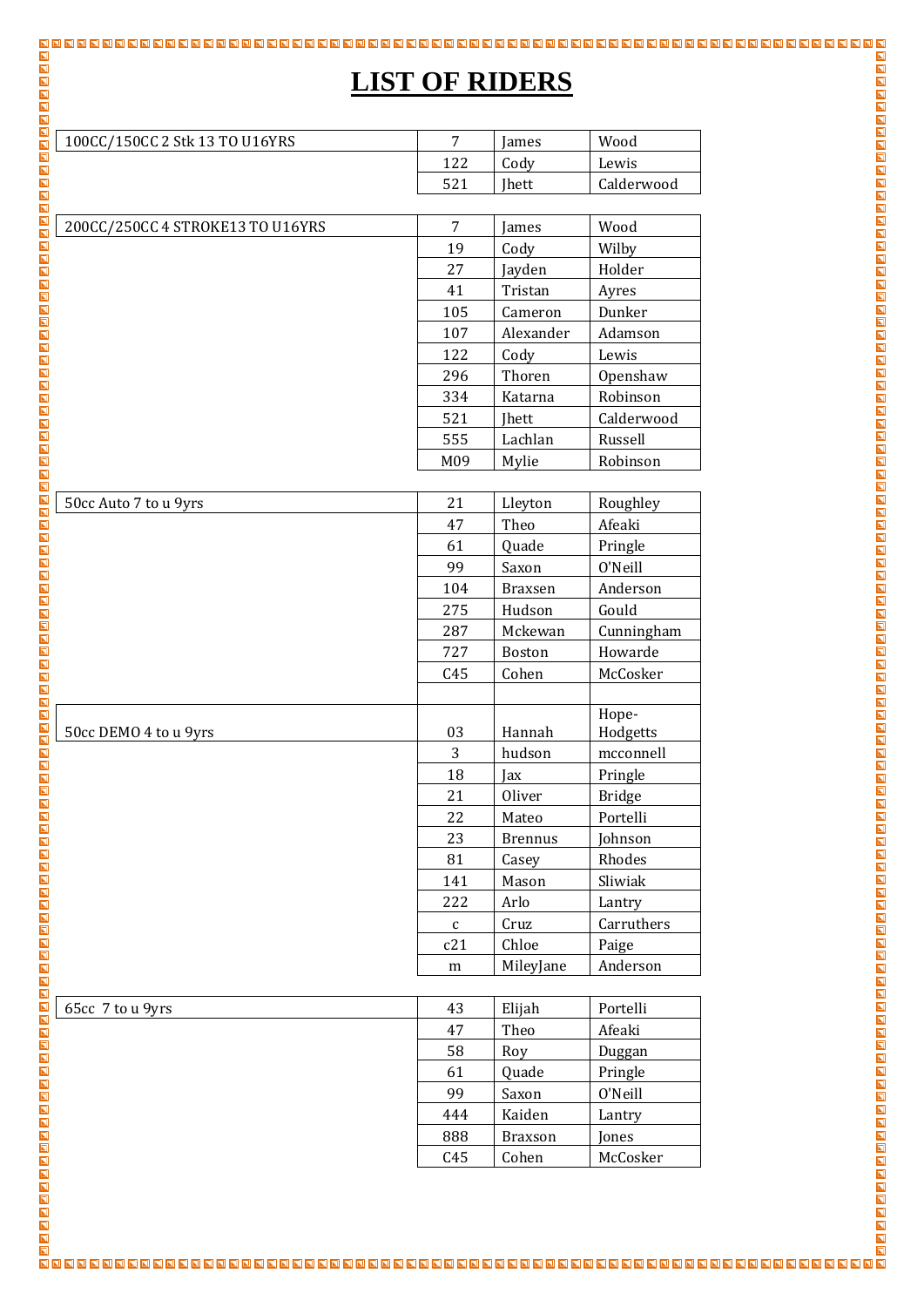# 

| 65cc 9 to u13yrs | 10         | Lockie  | Duggan        |
|------------------|------------|---------|---------------|
|                  | 11         | William | wiggins       |
|                  | 49         | Preston | Craft         |
|                  | 79         | Henry   | Petheram      |
|                  | 125        | Koby    | Erich         |
|                  | 126        | Mason   | <b>Botham</b> |
|                  | 238        | Cruze   | Balcombe      |
|                  | 552        | Jake    | Paige         |
|                  | 700        | Jack    | Bowden        |
|                  | <b>B22</b> | Bailey  | Carpenter     |

| <b>Iunior Mix</b> | 334 | Katarna | Robinson      |
|-------------------|-----|---------|---------------|
|                   | 855 | Blaize  | Stark - Szabo |
|                   | 296 | Thoren  | Openshaw      |

| 85cc 4 stk/150cc 2 stk 9 to u13yrs BIG WHEEL | 06              | Hugh          | Hope-<br>Hodgetts |
|----------------------------------------------|-----------------|---------------|-------------------|
|                                              | 12              | Lenny         | Duggan            |
|                                              | 13              | Tyson         | Erich             |
|                                              | 20              | Dustin        | Constable         |
|                                              | 48              | Valentino     | Knezovic          |
|                                              | 49              | Preston       | Craft             |
|                                              | 50              | Aiden         | Dippelsmann       |
|                                              | 79              | Henry         | Petheram          |
|                                              | 90              | Zac           | <b>Brady</b>      |
|                                              | 103             | Jacob         | Adamson           |
|                                              | 125             | Koby          | Erich             |
|                                              | 174             | <b>Bodie</b>  | Paige             |
|                                              | 398             | Cruz          | George            |
|                                              | 552             | Jake          | Paige             |
|                                              | R <sub>22</sub> | <b>Bailey</b> | Carnenter         |

| 85cc 4 stk/150cc 2 stk 9 to u13yrs Small WHEEL | 09         | Hugh          | Hope-<br>Hodgetts |
|------------------------------------------------|------------|---------------|-------------------|
|                                                | 48         | Valentino     | Knezovic          |
|                                                | 49         | Preston       | Craft             |
|                                                | 50         | Aiden         | Dippelsmann       |
|                                                | 90         | Zac           | <b>Brady</b>      |
|                                                | 126        | Mason         | <b>Botham</b>     |
|                                                | 238        | Cruze         | Balcombe          |
|                                                | <b>B22</b> | <b>Bailey</b> | Carpenter         |
|                                                |            |               |                   |

| 85cc 4 stroke Mod 7 to u12yrs | 10  | Lockie       | Duggan      |
|-------------------------------|-----|--------------|-------------|
|                               | 11  | William      | wiggins     |
|                               | 47  | Theo         | Afeaki      |
|                               | 49  | Preston      | Craft       |
|                               | 50  | Aiden        | Dippelsmann |
|                               | 58  | Roy          | Duggan      |
|                               | 90  | Zac          | Brady       |
|                               | 125 | Koby         | Erich       |
|                               | 174 | <b>Bodie</b> | Paige       |
|                               | 398 | Cruz         | George      |
|                               | 552 | Iake         | Paige       |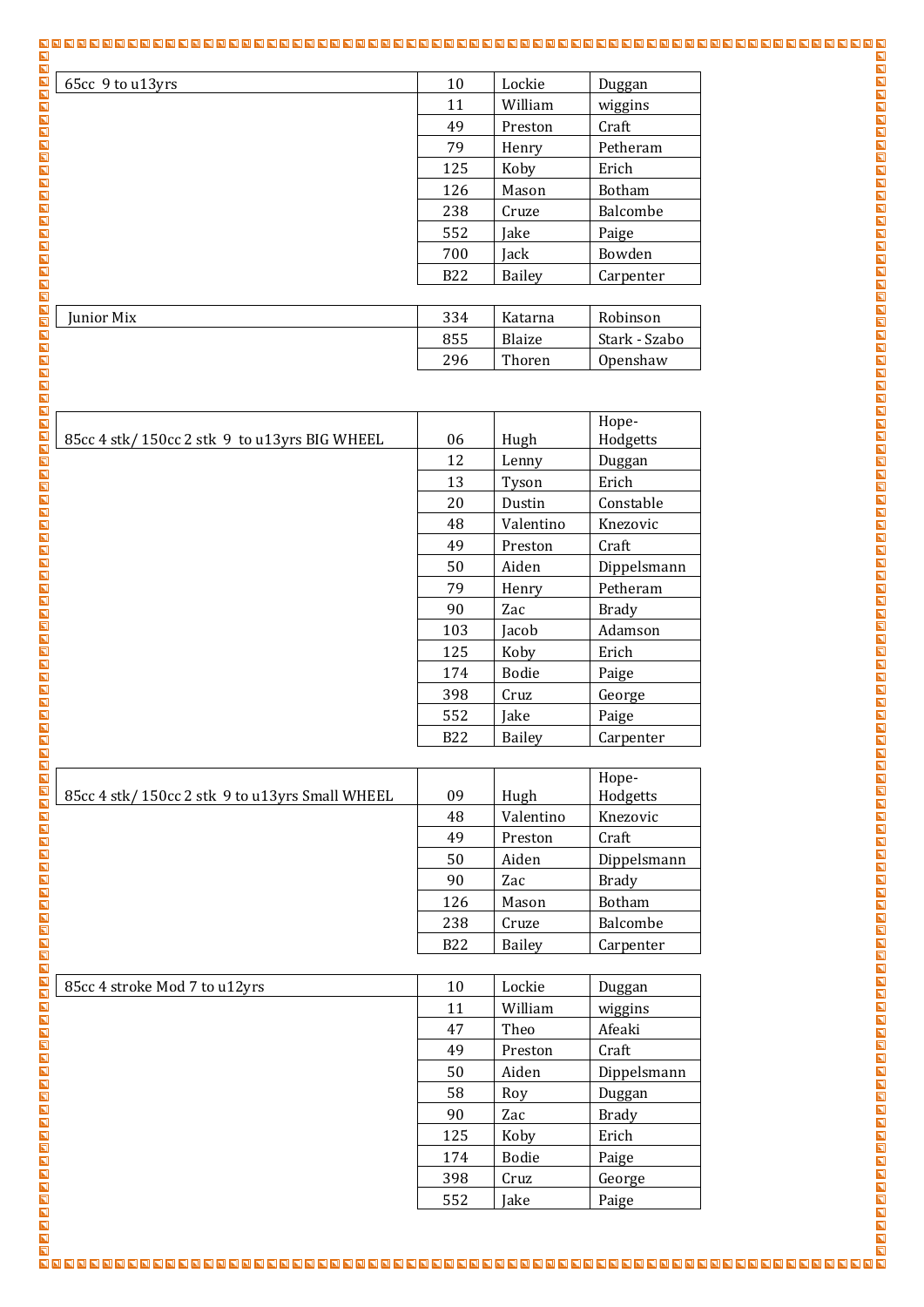| <b>CENTRAL COAST CUP JUNIORS</b>                                                                                                                                                                                                                                                                                                                                                                        | $\overline{7}$ | James       | Wood            |  |
|---------------------------------------------------------------------------------------------------------------------------------------------------------------------------------------------------------------------------------------------------------------------------------------------------------------------------------------------------------------------------------------------------------|----------------|-------------|-----------------|--|
|                                                                                                                                                                                                                                                                                                                                                                                                         | 19             | Cody        | Wilby           |  |
|                                                                                                                                                                                                                                                                                                                                                                                                         | 27             | Jayden      | Holder          |  |
|                                                                                                                                                                                                                                                                                                                                                                                                         | 41             | Tristan     | Ayres           |  |
|                                                                                                                                                                                                                                                                                                                                                                                                         | 105            | Cameron     | Dunker          |  |
|                                                                                                                                                                                                                                                                                                                                                                                                         | 107            | Alexander   | Adamson         |  |
|                                                                                                                                                                                                                                                                                                                                                                                                         | 122            | Cody        | Lewis           |  |
|                                                                                                                                                                                                                                                                                                                                                                                                         | 296            | Thoren      | Openshaw        |  |
|                                                                                                                                                                                                                                                                                                                                                                                                         | 334            | Katarna     | Robinson        |  |
|                                                                                                                                                                                                                                                                                                                                                                                                         | 521            | Jhett       | Calderwood      |  |
|                                                                                                                                                                                                                                                                                                                                                                                                         | 555            | Lachlan     | Russell         |  |
|                                                                                                                                                                                                                                                                                                                                                                                                         | M09            | Mylie       | Robinson        |  |
| <b>Central Coast Cup Senior</b>                                                                                                                                                                                                                                                                                                                                                                         | 5              | Darren      | Webb            |  |
|                                                                                                                                                                                                                                                                                                                                                                                                         | 24             | Noah        | Cardinale       |  |
|                                                                                                                                                                                                                                                                                                                                                                                                         | 42             | Jacob       | Harding         |  |
|                                                                                                                                                                                                                                                                                                                                                                                                         | 56             | Zac         | Campbell        |  |
|                                                                                                                                                                                                                                                                                                                                                                                                         | 63             | Christopher | Jarvis          |  |
|                                                                                                                                                                                                                                                                                                                                                                                                         | 74             | Corey       | Bartlett        |  |
|                                                                                                                                                                                                                                                                                                                                                                                                         | 101            | Andre       | Papa            |  |
|                                                                                                                                                                                                                                                                                                                                                                                                         | 103            | Sam         | Laguzza         |  |
|                                                                                                                                                                                                                                                                                                                                                                                                         | 120            | Luke        | Bush            |  |
|                                                                                                                                                                                                                                                                                                                                                                                                         | 182            | Daniel      | <b>Bartlett</b> |  |
|                                                                                                                                                                                                                                                                                                                                                                                                         | 219            | Blake       | Garland         |  |
|                                                                                                                                                                                                                                                                                                                                                                                                         | 257            | Taylor      | Poole           |  |
|                                                                                                                                                                                                                                                                                                                                                                                                         | 264            | Peter       | Smith           |  |
|                                                                                                                                                                                                                                                                                                                                                                                                         | 318            | Nash        | Dorratt-Mavin   |  |
|                                                                                                                                                                                                                                                                                                                                                                                                         | 426            | David       | Smith           |  |
|                                                                                                                                                                                                                                                                                                                                                                                                         | 428            | Dillon      | Walsh-Hall      |  |
|                                                                                                                                                                                                                                                                                                                                                                                                         |                |             |                 |  |
|                                                                                                                                                                                                                                                                                                                                                                                                         |                |             |                 |  |
|                                                                                                                                                                                                                                                                                                                                                                                                         |                |             |                 |  |
|                                                                                                                                                                                                                                                                                                                                                                                                         |                |             |                 |  |
|                                                                                                                                                                                                                                                                                                                                                                                                         |                |             |                 |  |
|                                                                                                                                                                                                                                                                                                                                                                                                         |                |             |                 |  |
|                                                                                                                                                                                                                                                                                                                                                                                                         |                |             |                 |  |
|                                                                                                                                                                                                                                                                                                                                                                                                         |                |             |                 |  |
|                                                                                                                                                                                                                                                                                                                                                                                                         |                |             |                 |  |
|                                                                                                                                                                                                                                                                                                                                                                                                         |                |             |                 |  |
|                                                                                                                                                                                                                                                                                                                                                                                                         |                |             |                 |  |
|                                                                                                                                                                                                                                                                                                                                                                                                         |                |             |                 |  |
|                                                                                                                                                                                                                                                                                                                                                                                                         |                |             |                 |  |
|                                                                                                                                                                                                                                                                                                                                                                                                         |                |             |                 |  |
|                                                                                                                                                                                                                                                                                                                                                                                                         |                |             |                 |  |
|                                                                                                                                                                                                                                                                                                                                                                                                         |                |             |                 |  |
|                                                                                                                                                                                                                                                                                                                                                                                                         |                |             |                 |  |
|                                                                                                                                                                                                                                                                                                                                                                                                         |                |             |                 |  |
|                                                                                                                                                                                                                                                                                                                                                                                                         |                |             |                 |  |
|                                                                                                                                                                                                                                                                                                                                                                                                         |                |             |                 |  |
|                                                                                                                                                                                                                                                                                                                                                                                                         |                |             |                 |  |
|                                                                                                                                                                                                                                                                                                                                                                                                         |                |             |                 |  |
|                                                                                                                                                                                                                                                                                                                                                                                                         |                |             |                 |  |
| $\begin{tabular}{c c c c} \hline \textbf{18.8} & \textbf{0.8} & \textbf{0.8} \\ \hline \textbf{2.8} & \textbf{0.8} & \textbf{0.8} \\ \hline \textbf{3.8} & \textbf{0.8} & \textbf{0.8} \\ \hline \textbf{5.8} & \textbf{0.8} & \textbf{0.8} \\ \hline \textbf{5.9} & \textbf{0.8} & \textbf{0.8} \\ \hline \textbf{6.9} & \textbf{0.8} & \textbf{0.8} \\ \hline \textbf{6.9} & \textbf{0.8} & \textbf{$ |                |             |                 |  |